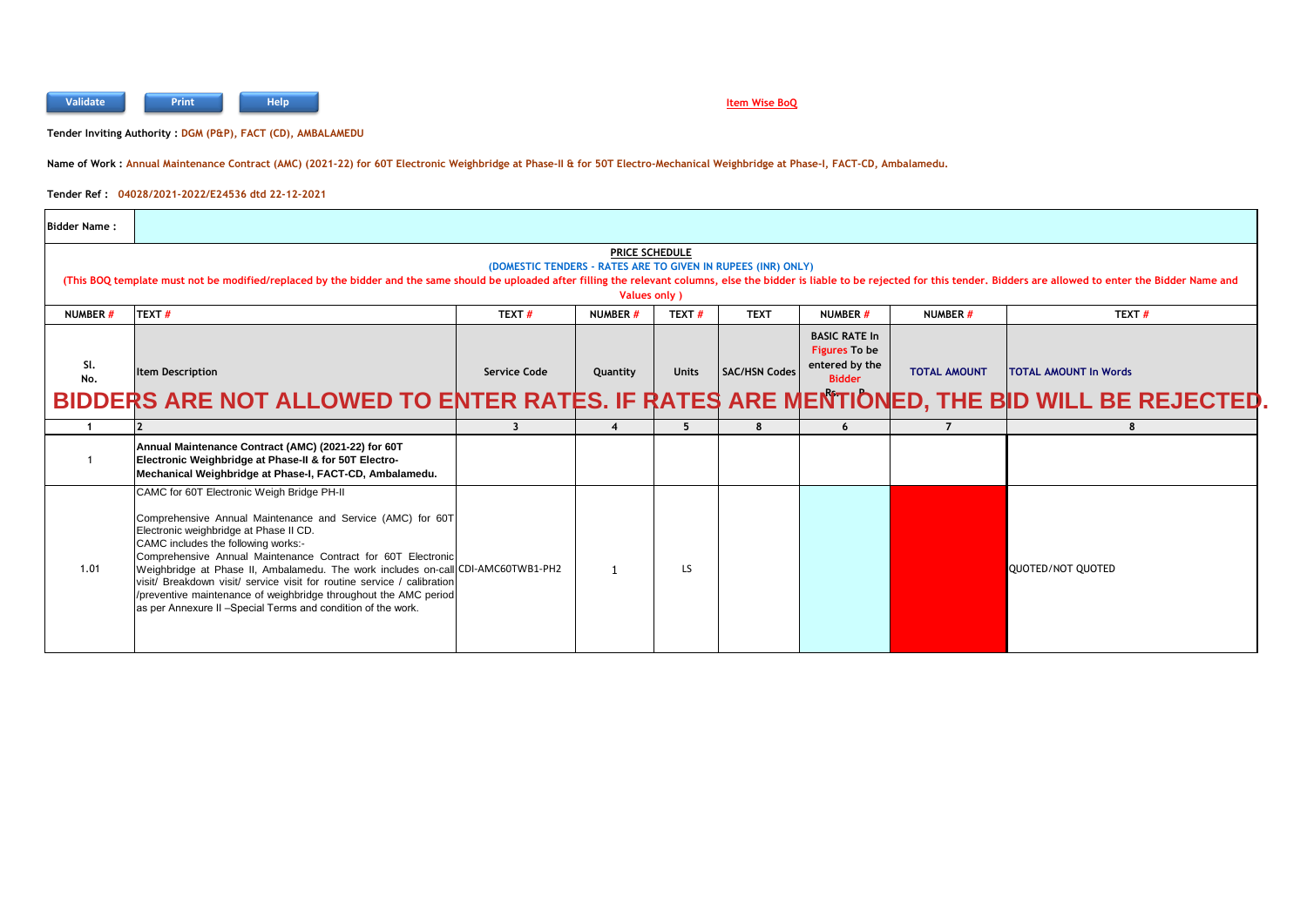## **BIDDERS ARE NOT ALLOWED TO ENTER RATES. IF RATES ARE MENTIONED, THE BID WILL BE REJECTED.**

| 1.02 | LIFT UP/DOWN, L/D CELL R&R, P/F ALIGN, WB<br>Lifting-up& Descending down of the Weighbridge Platform for<br>Inspection works/Refurbishment/ Painting etc.<br>The work involves:-<br>i) Lifting of the entire Weighbridge platform using hydraulic<br>jack/lifting tools to a specified height (upto 1m) as needed for any<br>Mechanical inspections underneath the platform structure. The<br>platform then shall be supported on Blocks/Supports provided by<br>FACT.<br>ii) Removal of all Load cells (max 6 numbers) from the Weighbridge<br>after proper disconnections at the Load cell junction Box.<br>iii) After the inspection & subsequent related works by FACT,<br>descending the uplifted Weighbridge platform using hydraulic<br>jack/lifting tools. All load cells to be fixed back along with proper<br>connections at the junction Box and routing through the cable pipes.<br>The platform shall be descended to a level just above all the Load<br>cell corners as required for further final alignments.<br>iv) Performing calibration check, corner test<br>v) Checking/ ensuring normal functionality.<br>After completion, the weighbridge should be handed -over to FACT<br>for stamping.                                                     | CDI-WB-PLTF-LIFTG  | $\overline{2}$ | AU             |  | QUOTED/NOT QUOTED        |
|------|-----------------------------------------------------------------------------------------------------------------------------------------------------------------------------------------------------------------------------------------------------------------------------------------------------------------------------------------------------------------------------------------------------------------------------------------------------------------------------------------------------------------------------------------------------------------------------------------------------------------------------------------------------------------------------------------------------------------------------------------------------------------------------------------------------------------------------------------------------------------------------------------------------------------------------------------------------------------------------------------------------------------------------------------------------------------------------------------------------------------------------------------------------------------------------------------------------------------------------------------------------------------------|--------------------|----------------|----------------|--|--------------------------|
| 1.03 | L&C LMD STAMPING WB 60T PH-2, CD<br>Liaison and coordination with Legal Metrology Department for<br>annual re-verification and stamping of the 60T weighbridge at phase-<br>II.<br>Contractor's scope of work:<br>(i) The scope of work includes minor preparatory works, Liaison and<br>coordination with Legal Metrology Department for annual re-<br>verification and stamping of the specified weighbridges.<br>(ii) All the transportation arrangements & related costs incurred shall<br>be borne by the contractor.<br>(iii) The contractor shall meet all the incidental expenses in<br>connection with verification & stamping.<br>(iv) All necessary tools & tackles required for the work.<br>(v) The contractor shall complete the annual re-verification and<br>stamping works before the due dates of Stamping for Electronic<br>Weighbridge at Phase-II area, Ambalamedu (60T).<br>(vi) After the completion of the work, the Contractor shall collect the<br>verification/stamping certificates from the Legal Metrology<br>Department and hand over to FACT, without delay.<br>FACT's scope of work:<br>(i) The Stamping fees for the Annual re-verification and stamping of<br>the specified Electronic Weighbridges shall be in the scope of FACT. | CDI-L&C-LMD-WB3/CD | $\overline{2}$ | N <sub>O</sub> |  | <b>QUOTED/NOT QUOTED</b> |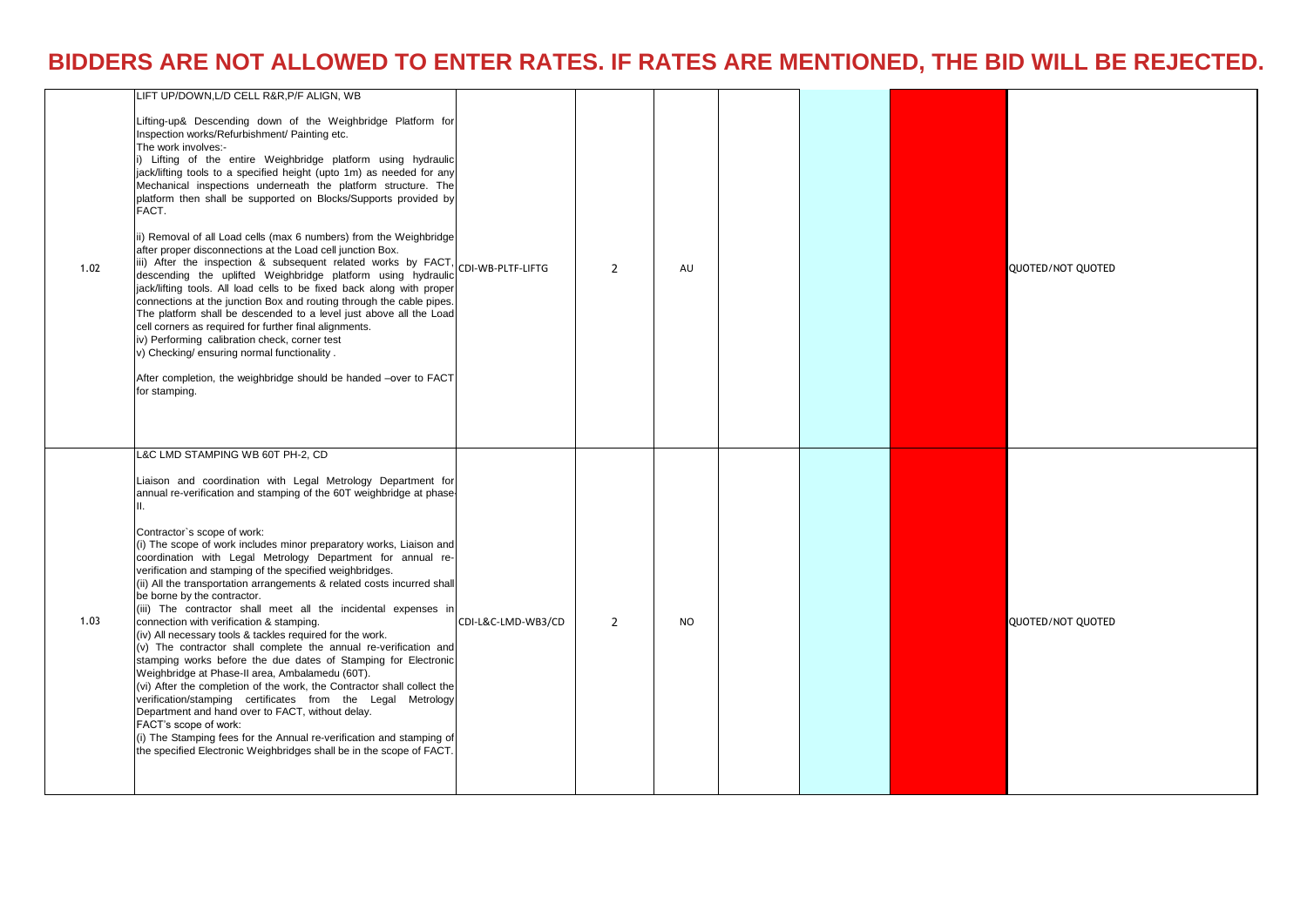|                             | BIDDERS ARE NOT ALLOWED TO ENTER RATES. IF RATES ARE MENTIONED, THE BID WILL BE REJECTED                                                                                                                                                                                                                                                                                                                                                                                                                                                                                                                                                                                                                                                                                                                                                                                                                                                                                                                                                                                                                                                                                                                                                                                                      |                 |   |           |  |  |                   |
|-----------------------------|-----------------------------------------------------------------------------------------------------------------------------------------------------------------------------------------------------------------------------------------------------------------------------------------------------------------------------------------------------------------------------------------------------------------------------------------------------------------------------------------------------------------------------------------------------------------------------------------------------------------------------------------------------------------------------------------------------------------------------------------------------------------------------------------------------------------------------------------------------------------------------------------------------------------------------------------------------------------------------------------------------------------------------------------------------------------------------------------------------------------------------------------------------------------------------------------------------------------------------------------------------------------------------------------------|-----------------|---|-----------|--|--|-------------------|
| 1.04                        | PHI.<br>The Job includes servicing of 50T Electro-Mechanical Weighbridge<br>on demand/ or on breakdown as per Scope of Work and Terms & CDI-OCV-50TWB-PHI<br>condition of this contract. as perAnnexure II -Special Terms and<br>condition of the work                                                                                                                                                                                                                                                                                                                                                                                                                                                                                                                                                                                                                                                                                                                                                                                                                                                                                                                                                                                                                                        |                 | 2 | AU        |  |  | QUOTED/NOT QUOTED |
| 1.05                        | L&C LMD STAMPING WB 50T PH-I, CD<br>Liaison and coordination with Legal Metrology Department for<br>annual re-verification and stamping of the 50T Electro Mechanical<br>weighbridge at phase-I.<br>Contractor's scope of work:<br>(vii) The scope of work includes minor preparatory works, Liaison<br>and coordination with Legal Metrology Department for annual re-<br>verification and stamping of the specified weighbridges.<br>(viii) All the transportation arrangements & related costs incurred<br>shall be borne by the contractor.<br>(ix) The contractor shall meet all the incidental expenses in<br>connection with verification & stamping.<br>(x) All necessary tools & tackles required for the work.<br>(xi) The contractor shall complete the annual re-verification and<br>stamping works before the due dates of Stamping for Electro<br>Mechanical Weighbridge at Phase-I area, Ambalamedu (50T).<br>(xii) After the completion of the work, the Contractor shall collect the<br>verification/stamping certificates from the Legal Metrology<br>Department and hand over to FACT, without delay.<br>FACT's scope of work:<br>The Stamping fees for the Annual re-verification and stamping of the<br>specified Electronic Weighbridges shall be in the scope of FACT. | CDI-L&C-LMD-WB3 |   | <b>LS</b> |  |  | QUOTED/NOT QUOTED |
| <b>Total in Figures</b>     |                                                                                                                                                                                                                                                                                                                                                                                                                                                                                                                                                                                                                                                                                                                                                                                                                                                                                                                                                                                                                                                                                                                                                                                                                                                                                               |                 |   |           |  |  |                   |
| <b>Ouoted Rate in Words</b> |                                                                                                                                                                                                                                                                                                                                                                                                                                                                                                                                                                                                                                                                                                                                                                                                                                                                                                                                                                                                                                                                                                                                                                                                                                                                                               |                 |   |           |  |  |                   |